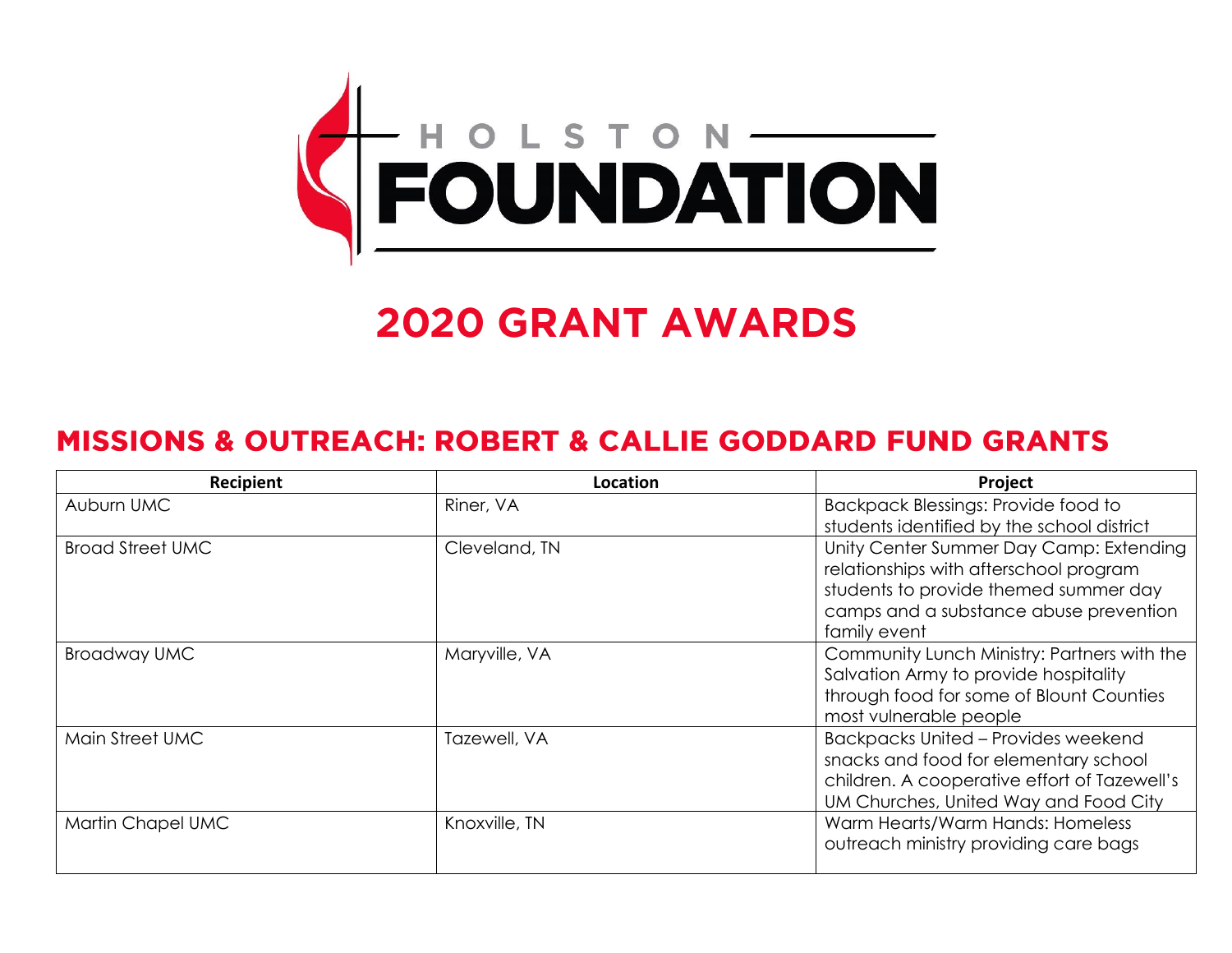| Neighborhood Reconciliation Services | Johnson City, TN  | Restorative Justice with Juveniles: Works<br>with juvenile offenders (students) referred<br>by Juvenile Courts in Johnson<br>City/Kingsport area. Addresses appropriate<br>ways to restore and right the harm caused.                                                                     |
|--------------------------------------|-------------------|-------------------------------------------------------------------------------------------------------------------------------------------------------------------------------------------------------------------------------------------------------------------------------------------|
| Norwood UMC                          | Knoxville, TN     | Second Sunday Dinner Party: Provides a<br>themed dinner and fellowship for an<br>intergenerational mix of churched and<br>unchurched people. UM come from at<br>least 10 churches to help prepare the meal.                                                                               |
| Ooltewah UMC                         | Ooltewah, TN      | Ecuador - Puerto De Esperanza (Door of<br>Hope): Expands programs to continue the<br>ministry reaching 100-125 children/youth.                                                                                                                                                            |
| Powell UMC                           | Powell, TN        | Grief Recovery for Drug Related Deaths:<br>Provide Grief Recovery workshops; three 8-<br>week sessions<br><b>Healthy Connections Weekend Marriage</b><br>Workshop: Provides marriage education for<br>couples<br>Trauma Informed Care: Education and<br>training for Trauma Informed Care |
|                                      |                   | Coordinator to support Recovery at Powell                                                                                                                                                                                                                                                 |
| Trinity UMC                          | Big Stone Gap, VA | <b>Union Backpack Meals: Provides</b><br>elementary students backpacks with meals<br>for weekend                                                                                                                                                                                          |

# **MISSIONS: LOONEY MISSION ENDOWMENT GRANTS**

| <b>Recipient</b>         | <b>Location</b> | <b>Project</b>                                                                                           |
|--------------------------|-----------------|----------------------------------------------------------------------------------------------------------|
| <b>First UMC Bristol</b> | Bristol, TN     | Help for Haiti children's shelter                                                                        |
| Hope for Today           | India           | Alpha Vocational Training Center: Teaches<br>women in India skills so they can support<br>their families |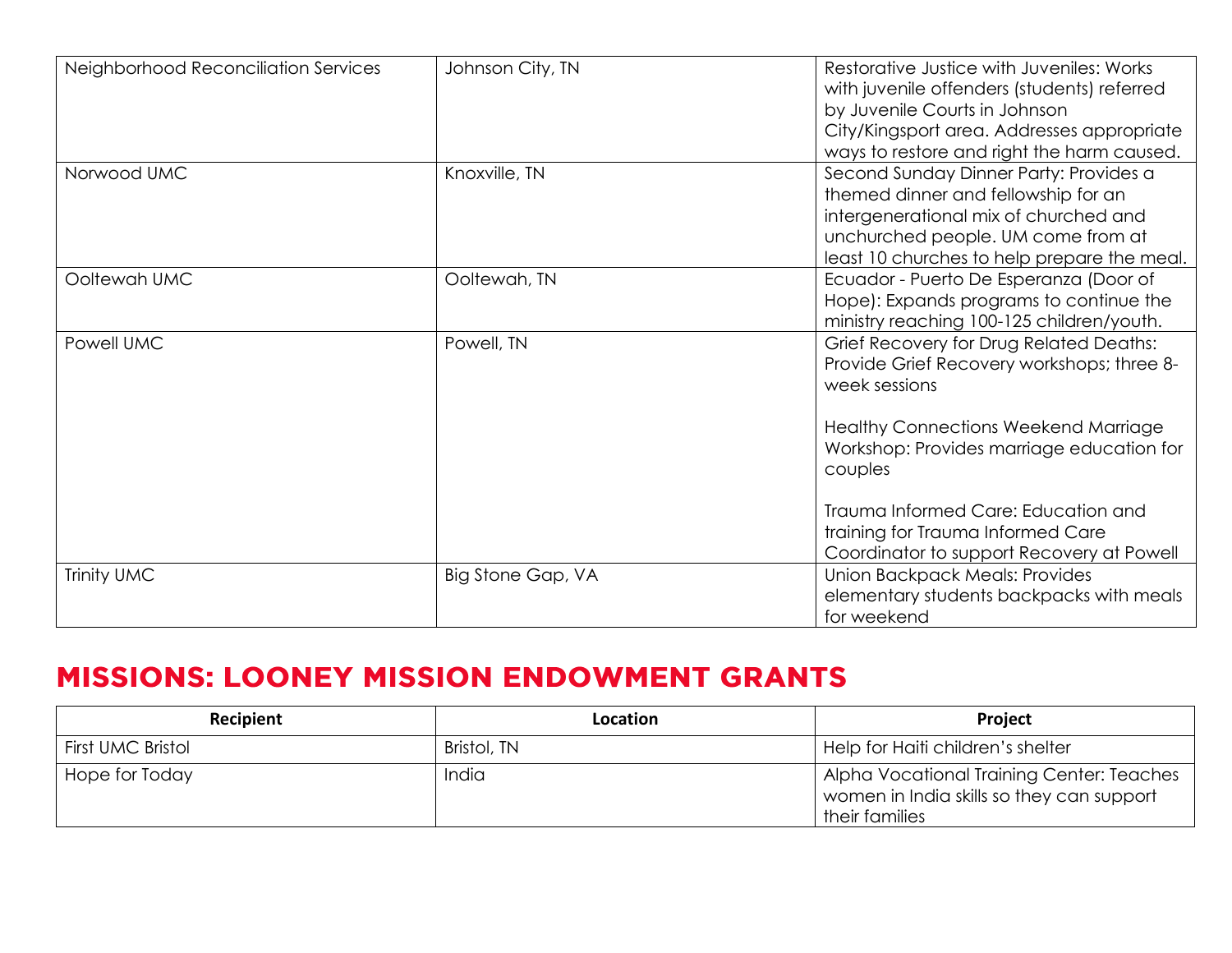#### MISSIONS: MCCLURE/ANNA ATCHLEY-MCCLURE MEMORIAL ENDOWMENT **GRANTS**

| Recipient       | Location         | Project                                                                                                                                                                                                                                                                                                                                                                               |
|-----------------|------------------|---------------------------------------------------------------------------------------------------------------------------------------------------------------------------------------------------------------------------------------------------------------------------------------------------------------------------------------------------------------------------------------|
| First UMC       | Johnson City, TN | The Miracle at First Church: Expands existing<br>ministries for children and youth in need<br>including tutoring, after-school programs,<br>music instruction, voice and support groups<br>for dealing with loss abuse                                                                                                                                                                |
| Main Street UMC | Tazewell, VA     | Tuesday Afternoon School Program and<br>Mental Health Screenings for Children:<br>Support for students in community in a<br>Christian based after school program.<br>Mental health screenings for students in<br>partnership with Virginia Tech's Child Study<br>Center and "Project 12 Three," a faith-<br>based program to assist those formerly<br>incarcerated to reenter society |
| St. John UMC    | Maryville, TN    | Camp in the Community: Camp in the<br>Community expanded along with the<br>APPLE (Always Pray and Praise the Lord<br>Everywhere) program. APPLE will be a<br>three-day morning program lasting two<br>weeks that will enrich and expand<br>opportunities                                                                                                                              |

# **MARGARET LOVING SENIOR GRANTS**

| Recipient    | Location        | Project                             |
|--------------|-----------------|-------------------------------------|
| Camp Lookout | Rising Fawn, GA | Senior Adult events at Camp Lookout |
|              |                 |                                     |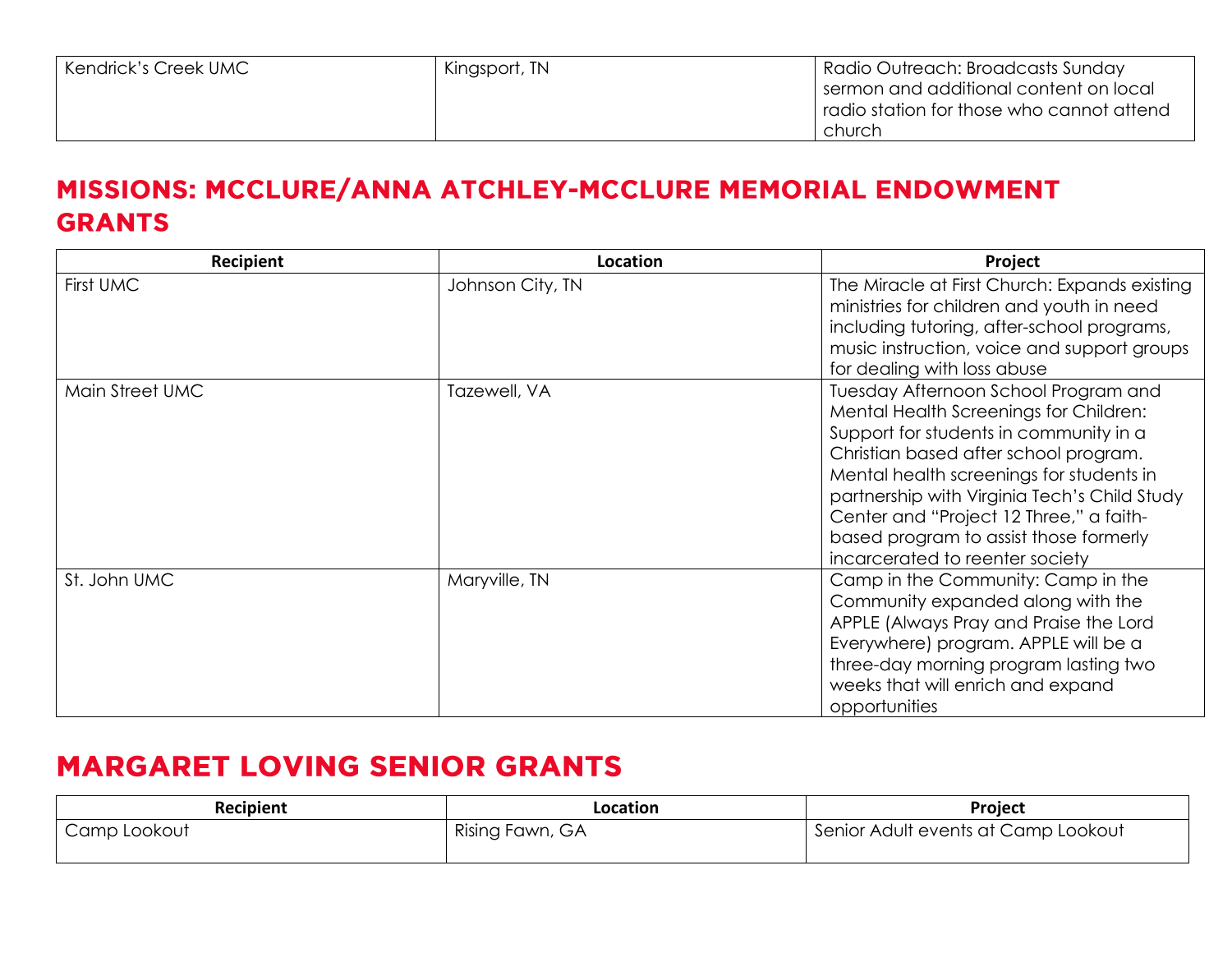| Concord UMC                          | Knoxville, TN        | CADES Adult Day Care Program: Music and<br>special events programs                                                                                                                                                       |
|--------------------------------------|----------------------|--------------------------------------------------------------------------------------------------------------------------------------------------------------------------------------------------------------------------|
| First UMC                            | Jefferson City, TN   | Quilts of Valor: Mission is to cover service<br>members and veterans touched by war<br>with healing and comforting quilts                                                                                                |
| First UMC Oak Ridge                  | Oak Ridge, TN        | Keystone Scholarship: Provides scholarship<br>for caregiver relief                                                                                                                                                       |
| <b>Henderson Settlement</b>          | Frakes, KY           | Appalachian Roots: Support for senior adult<br>trips                                                                                                                                                                     |
| Keith Memorial UMC                   | Athens, TN           | Seniors on the Go: Support for senior trips                                                                                                                                                                              |
| Lennon-Seney UMC                     | Knoxville, TN        | Organic Garden Extension: Expand garden<br>space to grow vegetables for the food<br>pantry ministry and harvested by seniors                                                                                             |
| <b>Mountain View District</b>        | <b>TN</b>            | Senior Adult Wild & Wonderful Festival:<br>Event that brings senior adults from across<br>the district together for inspiration,<br>entertainment, fellowship and learning                                               |
| Ooltewah UMC                         | Ooltewah, TN         | Alabama West Florida (AWF) Conference<br>Hurricane Recovery Efforts: Teams will serve<br>under the direction of AWF staff dedicated<br>to this effort, and work on projects and in<br>the areas with the greatest needs. |
| Pleasant Hill Church                 | <b>Bulls Gap, TN</b> | Senior Trip to Noah's Ark attraction                                                                                                                                                                                     |
| Second UMC                           | Knoxville, TN        | Wednesday Night Meals for Children &<br>Youth: Gathering for a meal with our<br>children, youth, and adults followed by<br>worship, fellowship and service.                                                              |
| <b>Stanley UMC</b>                   | Chattanooga, TN      | Outreach program for older adults in the<br>community that offers educational, spiritual<br>and recreational and cultural programs<br>and opportunities for interaction                                                  |
| <b>Wesley House Community Center</b> | Knoxville, TN        | WISE (Wellness in Senior Education):<br>Addresses the physical, social and spiritual<br>needs of seniors including providing weekly                                                                                      |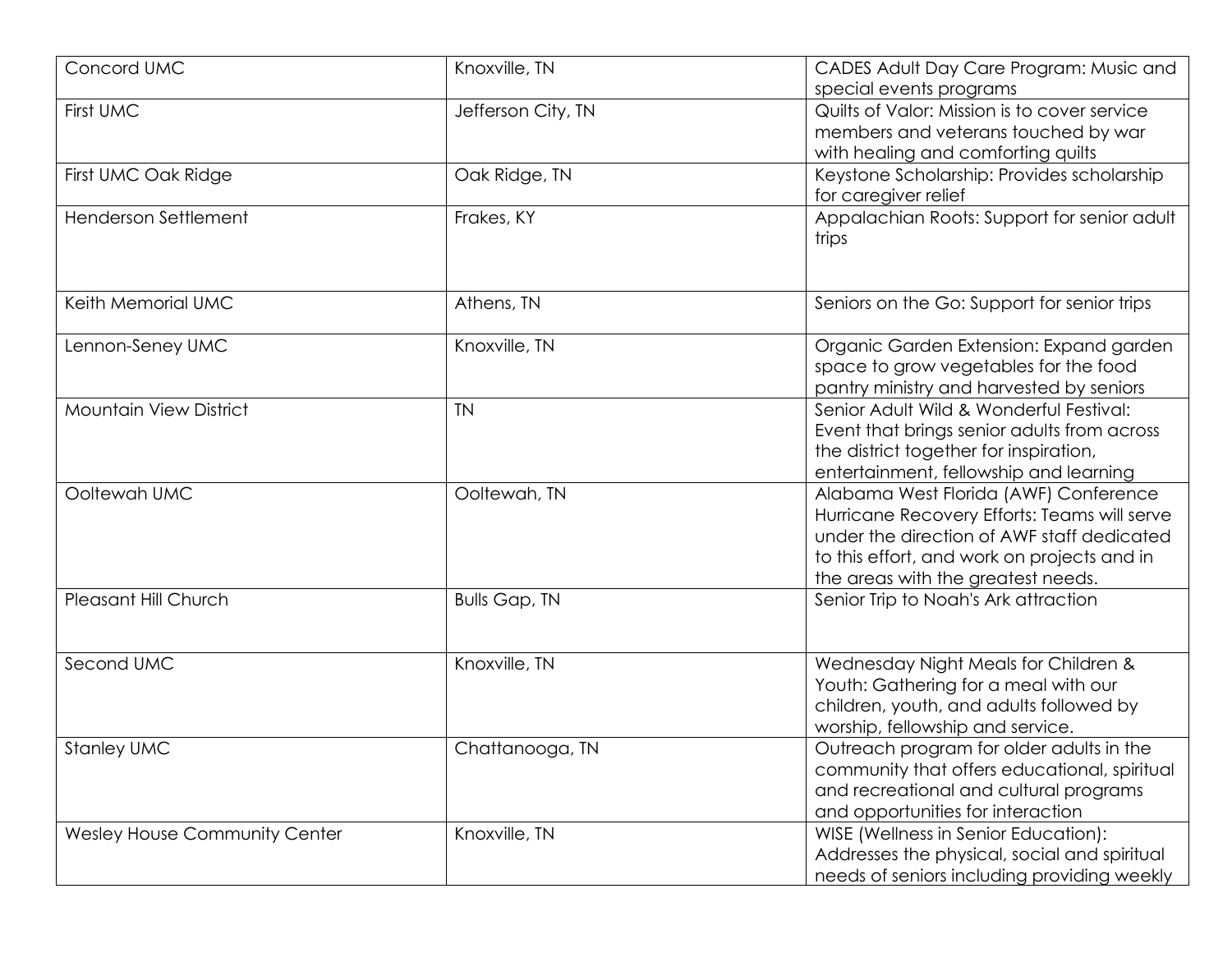## **EUDOW HAMM EVANGELISM GRANTS**

| Recipient                            | Location        | Project                                                                                                                                                                                                                                                                                                                 |
|--------------------------------------|-----------------|-------------------------------------------------------------------------------------------------------------------------------------------------------------------------------------------------------------------------------------------------------------------------------------------------------------------------|
| <b>Emerald Youth Foundation</b>      | Knoxville, TN   | JustLead Disciplining Knoxville's Inner City<br>Youth: Discipleship programs, academic<br>support and safe recreation                                                                                                                                                                                                   |
| Fountain City UMC                    | Knoxville, TN   | Celebrate Recovery North: A Christ-<br>centered biblically based weekly program<br>of recovery for anyone dealing with life's<br>struggles                                                                                                                                                                              |
| Main Street UMC                      | Tazewell, VA    | Celebrate Recovery: A Christ-centered<br>biblically based weekly program of<br>recovery for anyone dealing with life's<br>struggles                                                                                                                                                                                     |
| Tennessee Wesleyan University        | Athens, TN      | Leadership Academy Scholarship For<br>student leaders engaged in TWU<br>Leadership Academy. A training program<br>partnered with TWU Department of Spiritual<br>Life and Trinity UMC. Participants will<br>actively serve small congregations while<br>developing a deep appreciation for the<br>small church community |
| Trinity UMC                          | Lenoir City, TN | Mattress Ministry: Provide mattress and box<br>spring sets to children in need, along with<br>frames and bedding.                                                                                                                                                                                                       |
| <b>Wesley House Community Center</b> | Knoxville, TN   | CARES (Children's After-School Recreation,<br>Education and Support): Provide a safe<br>place for inner-city children after school                                                                                                                                                                                      |